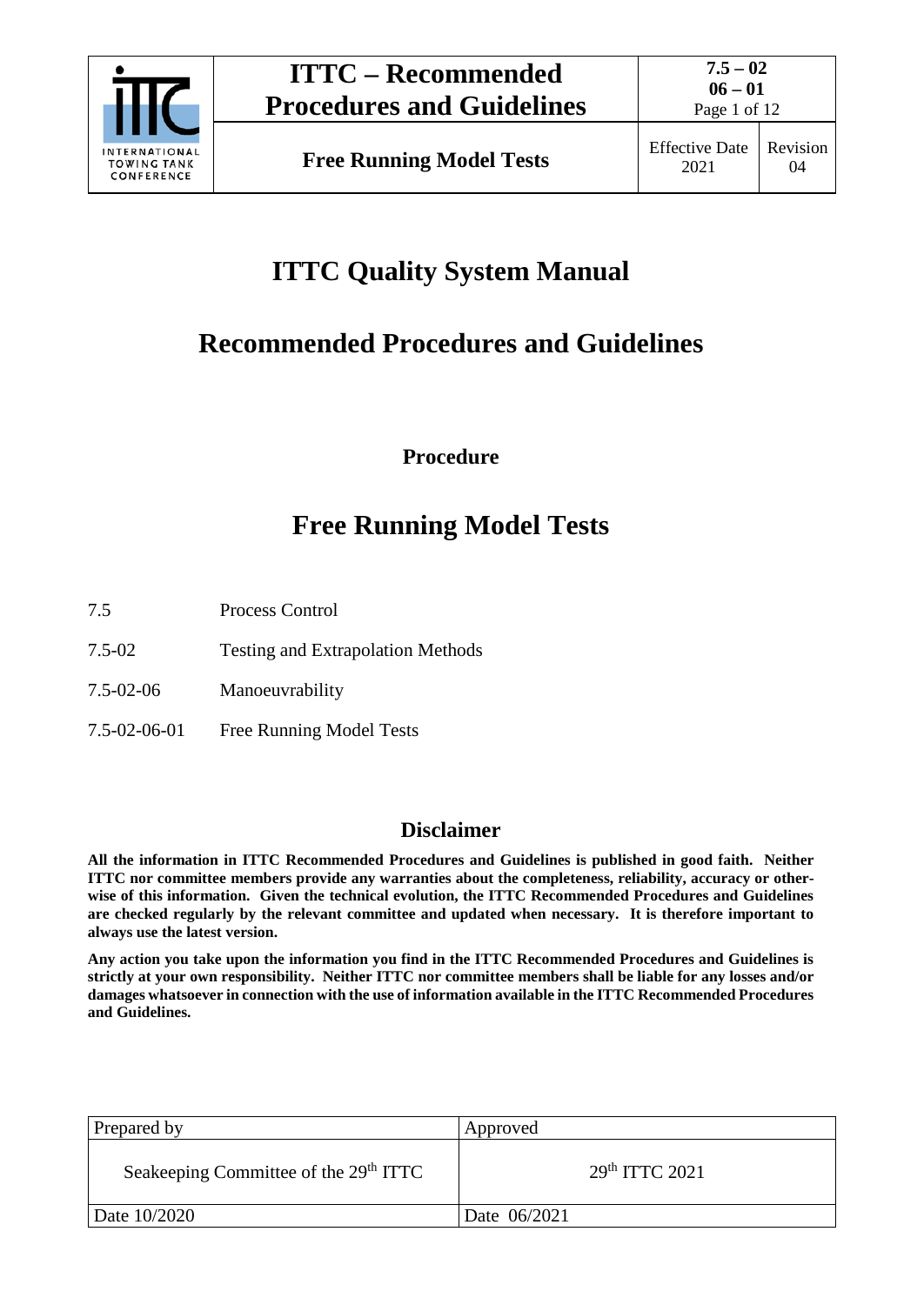

**Free Running Model Tests** Effective Date

# **Table of Contents**

| 1.    | <b>PURPOSE OF PROCEDURE3</b>         |
|-------|--------------------------------------|
| 2.    | <b>DESCRIPTION OF PROCEDURE 3</b>    |
| 2.1   |                                      |
| 2.1.1 | Ship model characteristics3          |
| 2.1.2 | Tank dimensions and water depth 4    |
| 2.1.3 |                                      |
| 2.1.4 |                                      |
| 2.1.5 | Model equipment and set-up 5         |
| 2.1.6 | Wireless controlled models6          |
| 2.1.7 |                                      |
| 2.1.8 |                                      |
|       |                                      |
|       | 2.2 Execution of Procedure7          |
| 2.2.1 | General considerations 7             |
| 2.2.2 |                                      |
| 2.2.3 | Execution of tests 7                 |
| 2.2.4 | Test types in shallow and restricted |
| 2.2.5 | Capture of model9                    |
| 2.3   | Data Acquisition and Analysis  9     |
| 2.3.1 |                                      |
| 2.3.2 |                                      |
| 2.3.3 |                                      |

|    | 2.4   |                                    |
|----|-------|------------------------------------|
|    | 2.4.1 |                                    |
|    | 2.4.2 |                                    |
|    | 2.4.3 | Restricted water model 10          |
|    | 2.4.4 |                                    |
|    | 2.4.5 | Measurement  10                    |
|    | 2.4.6 | Test parameters  10                |
|    | 2.4.7 | Autopilot characteristics 10       |
|    | 2.4.8 |                                    |
|    | 2.4.9 |                                    |
|    |       | 2.4.10 Analysis procedure 11       |
| 3. |       |                                    |
|    | 3.1   |                                    |
|    |       |                                    |
|    | 3.2   | <b>Ship Control Parameters  11</b> |
|    | 3.2.1 | Propeller rates of revolutions  11 |
|    | 3.2.2 | Steering devices 11                |
|    | 3.2.3 | Thrusters (lateral and azimuthing  |
| 4. |       | <b>UNCERTAINTY</b> 11              |
| 5. |       | <b>BENCHMARK TESTS 11</b>          |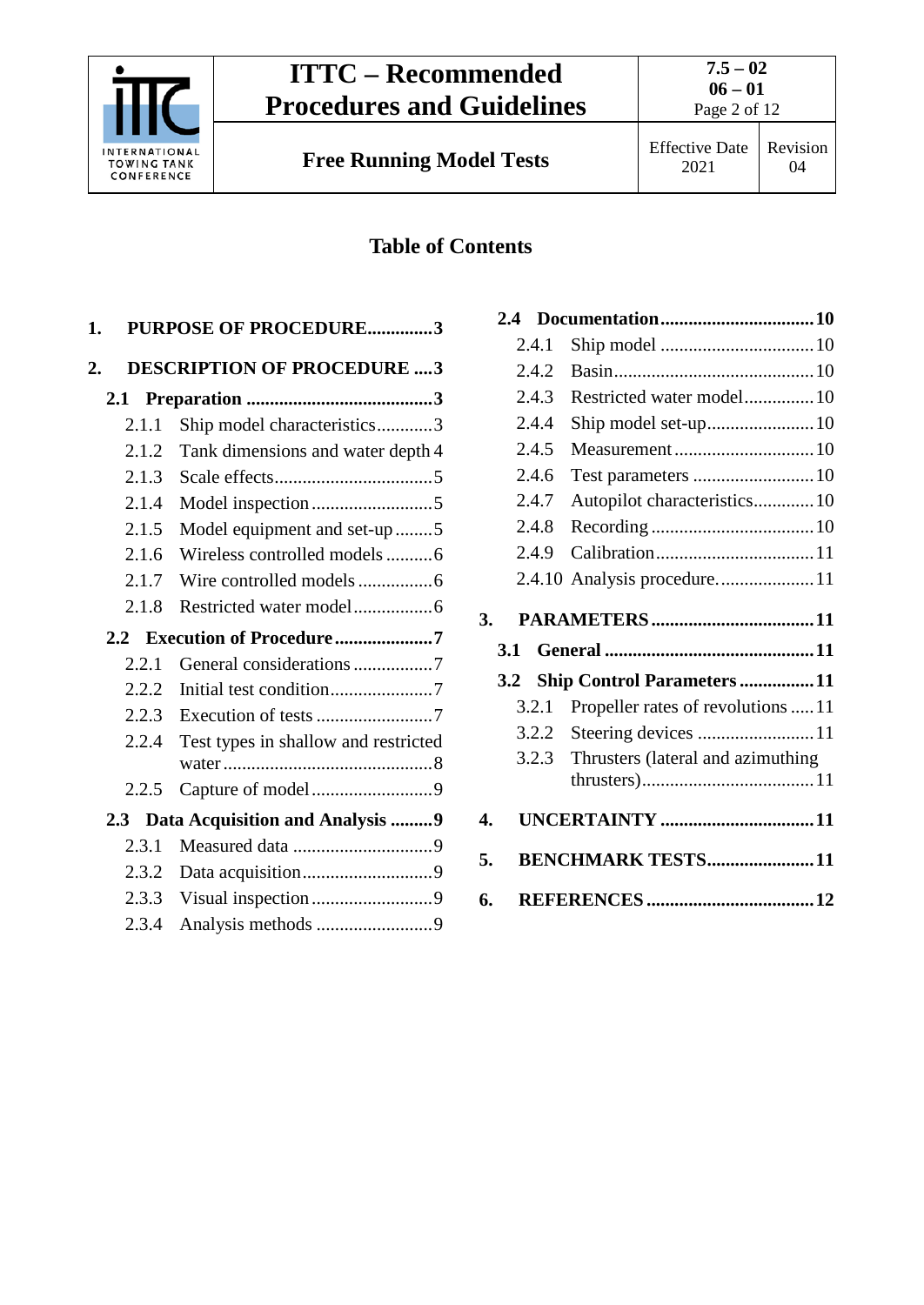

**7.5 – 02**

# Revision 04

# **Free Running Model Tests**

## <span id="page-2-0"></span>**1. PURPOSE OF PROCEDURE**

Free running model test techniques are applied to predict manoeuvring characteristics of a full scale ship in a direct way. The results can also be used to develop a computer simulation model for further studies.

Standard procedures for these types of tests are presented, together with recommended quantitative guidelines in order to ensure the quality and reliability of test results. The procedure is to be used for surface ships only, where Froude scaling law is applied.

These guidelines are mainly based on the results of a questionnaire distributed among ITTC member organisations in 2000 and 2001 (23<sup>rd</sup>) ITTC Manoeuvring Committee Report, 2002).

## <span id="page-2-2"></span><span id="page-2-1"></span>**2. DESCRIPTION OF PROCEDURE**

#### <span id="page-2-3"></span>**2.1 Preparation**

#### 2.1.1 Ship model characteristics

The following considerations should be made for selecting the scale and, therefore, the model dimensions.

#### Scale

Principally, the scale should be chosen as large as possible, meaning the model size should be as large as possible, keeping in mind that scale effects in manoeuvring are not yet fully understood, and the larger the model the smaller the scale effect.

Also the size of the actual test basin in relation to the required area for the tests to be carried out, as well as the capability of the test equipment are governing factors.

Generally, stock propellers are used and the scale is chosen with respect to a suitable propeller design. First the diameter should be scaled correctly and then the propeller pitch and blade area ratio should be as close to the real propeller as possible. According to an old rule of thumb the sum of the diameter and pitch (*P+D*) should be as close to full scale as possible if the correct diameter is not available. The number of blades should be considered as third priority.

## Ship model

The ship model must have sufficient material strength and geometric accuracy. The geometry of the ship model, including rudder and propeller, is to be checked by inspection of its manufacturing accuracy, and by inspecting it for any obvious damage. All appendages should be modelled according to their originally designed shape.

The turbulence stimulation device used, if any (wire, sand strips, or studs), should be described.

The loading condition of the model (draft fore/aft and  $\overline{GM}$ ) should be checked before experiments and verified before and after the tests. The  $\overline{GM}$  should be within 5% accuracy and the roll period (if known) as near as possible to the desired corresponding full scale values. When contradictory, a correct  $\overline{GM}$  should prevail.  $I_{xx}$  is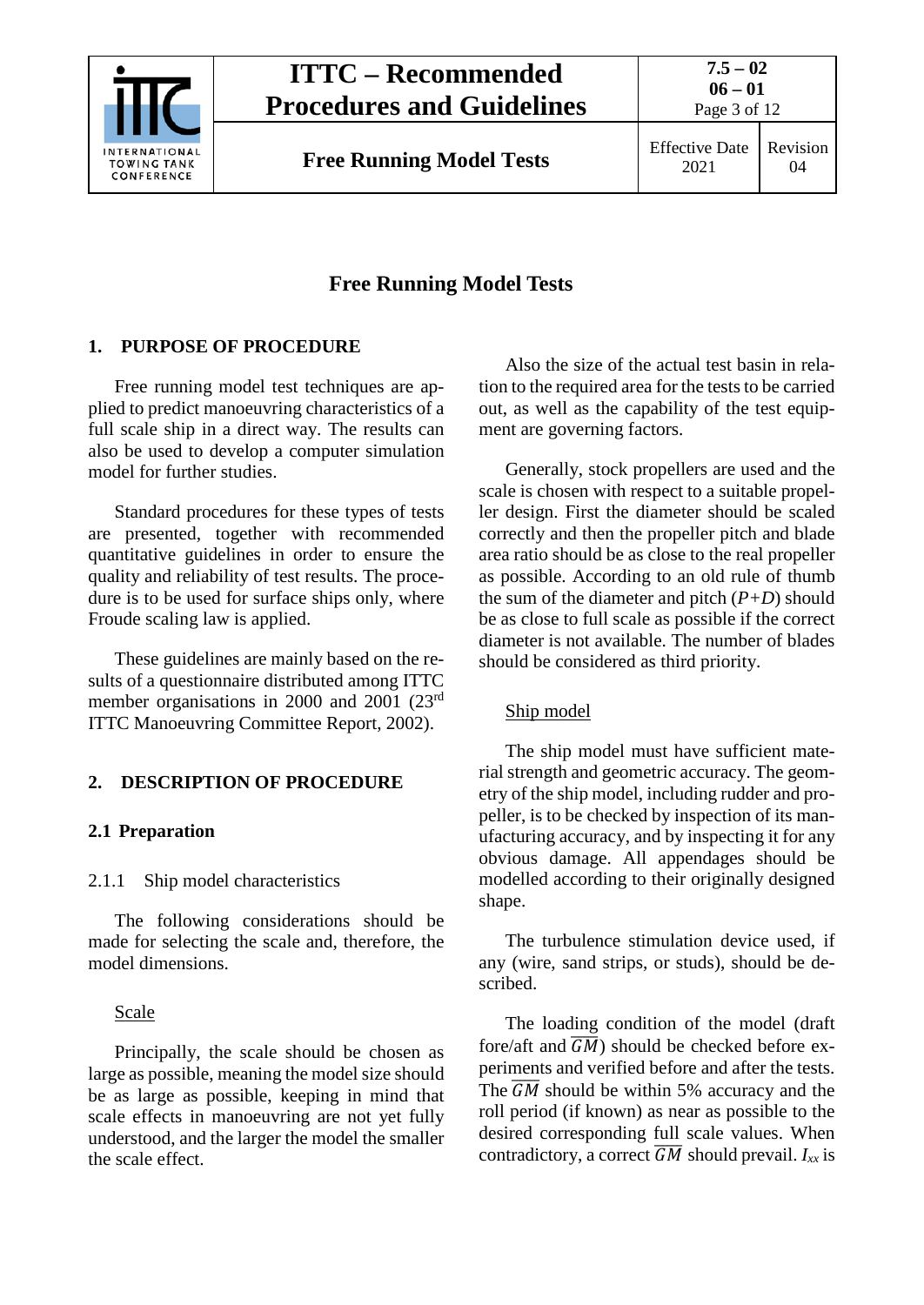

usually tuned through roll decay tests at zero speed in which the roll period is adjusted, alternatively the roll radius of gyration  $k_{xx}$  can be tuned to  $0.35B$ . The yaw and pitch radii of gyration  $k_{zz}$ , respectively  $k_{yy}$  are usually tuned to a typical value around 0.25 *LPP*.

Since manoeuvring tests require similarity in the dynamic behaviour between the model and the full scale ship, the moments of inertia of the model should be scaled from full scale.

#### <span id="page-3-0"></span>2.1.2 Tank dimensions and water depth

The size of the ship model should be selected such that the tank width is sufficient to prevent tank wall interference in the free running model test. On the other hand, for finite width cases the size of the ship model should be selected considering the size of the restricted water model.

Tests in deep water should be performed with a depth to draft ratio that is large enough to be free from shallow water effects. Referring to IMO (MSC/Cir 644), a minimum value of  $h/T =$ 4 is considered as acceptable. This figure, which accounts for practical issues of full scale trials, must be considered as a strict minimum for deep water model tests. The critical speed is defined as  $(gh)^{1/2}$ . In deep water the test speed should be below 50% of the critical speed.

For shallow water tests  $(h/T < 4)$  the depth should be scaled correctly; this may impose a restriction on the maximum draft. At very small *h*/*T*, the vertical variations of the tank bottom should be less than 10% of the under keel clearance, which may determine the minimum draft.

Some towing tanks use a false bottom to execute shallow water tests. In this case attention should be paid to a sufficient stiffness of the false bottom. Also water recirculation around the boundaries of the false bottom can jeopardize the measurements. For the latter Li et al. (2019) showed that the width of the false bottom should preferably be larger than the influence width, see Eq. 1, on each side of the ship model at that the steadiness of the measurements has to be checked in case the false bottom has a limited length.

*Shallow water* implies a finite water depth. Lateral restrictions are also possible, which are referred to as *restricted water* (e.g. banks, other ships, harbour layout). Restricted water mostly implies shallow water, but not always (e.g. ship lightering or replenishment at sea).

Based on a comprehensive set of model tests using 11 different ship models and 25 different lateral bank geometries, Lataire (2014) introduces an influence width of

$$
y_{\text{infl}} = 5B(Fr_{\text{h}} + 1) \tag{1}
$$

If the distance between ship and tank walls is larger than  $y_{\text{infl}}$ , ship-bank interaction effects can be neglected.



<span id="page-3-1"></span>Figure 1: Effect of the blockage on the critical Froude number.

In *confined* (which is both shallow and restricted) *water* the blockage *m* (the ratio cross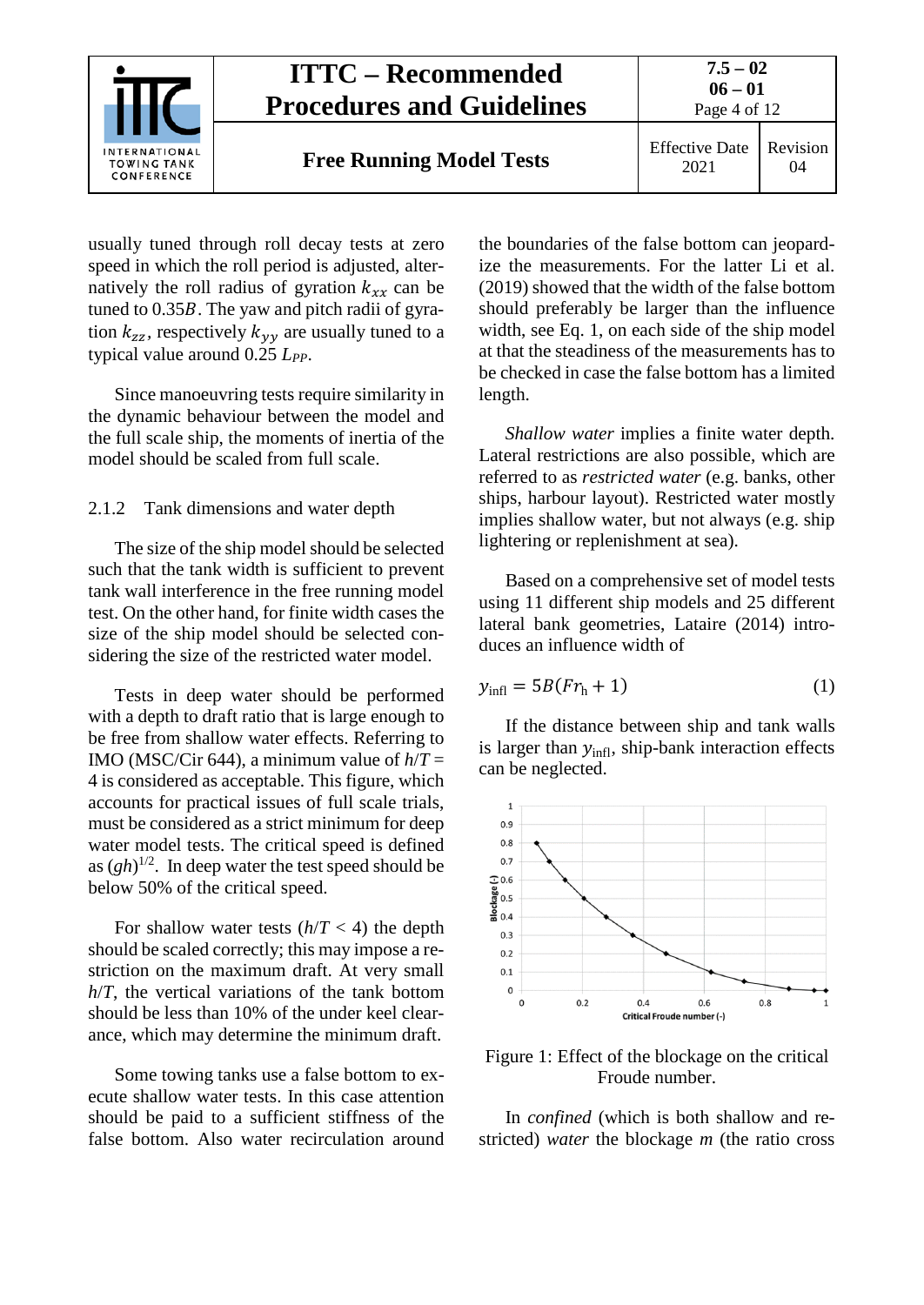

section of the ship to the cross section of the navigation area) has an influence on the critical speed. Based on Schijf (1949) the critical Froude number can be more generally written as (see [Figure 1\)](#page-3-1):

$$
Fr_{\text{h,crit}} = \left(2\sin\left(\frac{\arcsin(1-m)}{3}\right)\right)^{3/2} \le 1\tag{2}
$$

#### <span id="page-4-0"></span>2.1.3 Scale effects

In manoeuvring tests with free running models, the propeller(s) is used to give the model the desired speed, i.e. to produce the thrust to keep the desired speed, and also to produce a propeller induced flow over the rudder(s). Froude scaling of speed is generally applied and a tripping turbulence simulation device (wire, sand strips, or studs) should be fitted, as it probably will give a more realistic boundary layer development and pressure distribution along the hull.

Two scale effect phenomena occur: the larger model wake fraction and the larger model resistance. If the propeller is operated at the model self-propulsion point, the propeller loading condition may be excessive, hence the rudder effectiveness of a model may generally be larger compared with that of a real ship. Accordingly, free running models tend to be more stable (or less unstable) with respect to course keeping ability. This effect is typically less significant for fine ships because of their inherent stable course keeping ability. It is possible that the scale effects on the rudder can be neglected for some cases since the two scale effects may negate each other. This will be dependent on ship type and can be evaluated based on shipmodel correlation data.

Sometimes it might be necessary to compensate the larger frictional resistance of the model with an additional propulsion device, e.g. a wind

fan or air jet device. Guidelines for this still need to be established and there is no worldwide consensus.

Since the rudder(s) are normally positioned in the wake field behind the ship and in the propeller race, i.e. in a very disturbed and turbulent flow, the Reynolds number effect for the rudder force may be neglected. Nevertheless sand strips or studs are sometimes applied to the rudder.

Besides the above mentioned scale effects, there are unknown scale effects. These affect the side force and turning moment that a hull develops while drifting and turning. There is no worldwide consensus on the magnitude or influence of these scale effects yet.

#### <span id="page-4-1"></span>2.1.4 Model inspection

The model should be inspected, prior to launching and testing, for:

principal dimensions, hull configuration, model mass, longitudinal and vertical centre of gravity positions, moments of inertia about the three axes, appendage alignment.

#### <span id="page-4-2"></span>2.1.5 Model equipment and set-up

The model should be free to move in all 6 degrees of freedom and equipped with adequate propulsion and steering arrangement. The direction of rotation of the propeller should be according to the full scale ship. Generally, the propeller is run at a constant rpm throughout the complete test, except for the stopping test. However, the real engine characteristics may be simulated by controlling rpm with computing dynamic response of the engine including torque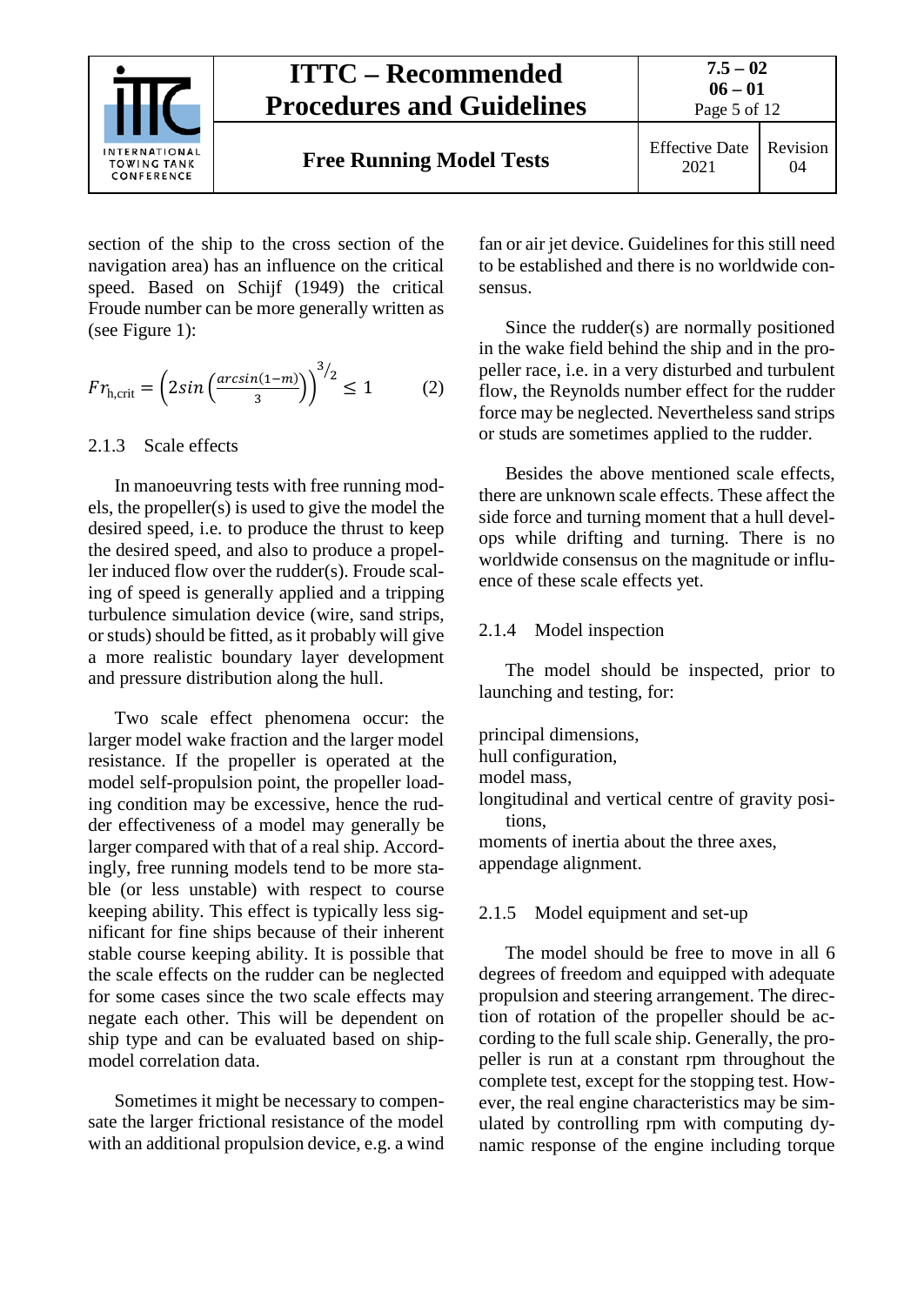

limit. In order to model the engine, an instantaneous measurement of the propeller torque is necessary. For a sufficient accurate measurement of torque, the propeller diameter should be larger than 10 cm. The instantaneous measured torque should be fed into the model control system, which may reduce the RPM of the vessel to achieve a constant torque, power or otherwise. The procedure of instantaneous modification of the propeller RPM is especially recommended for podded vessels and vessels equipped with multiple propellers.

Free running models can either be designed to run autonomously with wireless remote control or be positioned under a carriage, which follows the model during the manoeuvre. Thus motor power, control and measuring signals can easily be transferred between model and carriage. In the latter case, the power, data, and control cables should be arranged so that they do not affect the manoeuvre of the vessel.

The range of measuring equipment should be chosen to be appropriate to the expected values of the measurements. Calibration of sensors and driving units should be carried out immediately before and immediately after testing.

#### <span id="page-5-0"></span>2.1.6 Wireless controlled models

The testing system onboard a wireless controlled free running model may generally consist of the following devices.

- 1. Driving and manoeuvring control units (propulsion and rudder operation)
- 2. Computer which controls driving units and records measured results (when required)
- 3. Sensors for yaw angle, yaw rate, rudder angle and propeller rpm (and for roll angle if applicable)
- 4. Telemeter with which control signals are transmitted from the shore
- 5. Batteries and/or fuel for power supply

In addition, the position of the model has to be measured by an appropriate system. In openair facilities, DGNSS or KGPS can be used. In enclosed facilities optical tracking systems are used. The important point of these measurements is the synchronizing between on board data and position data.

#### <span id="page-5-1"></span>2.1.7 Wire controlled models

The testing system on board a wire controlled free running model may generally consist of the following devices:

- 1. Driving and manoeuvring control units (propulsion and rudder operation)
- 2. Sensors for yaw angle, yaw rate, rudder angle and propeller rpm (and for roll angle if applicable)

In this case the data acquisition and driving unit controllers are installed on the carriage. The position of the model can then be measured through optical or mechanical means from the carriage; the absolute position of the model is then obtained by including the carriage position.

#### <span id="page-5-2"></span>2.1.8 Restricted water model

For cases where finite water depth and/or finite width are to be modelled using an artificial bottom and/or wall(s) the depth and width should be scaled correctly and the smoothness, stiffness and water pressure tightness of the restricted water model should be sufficient to not affect the results.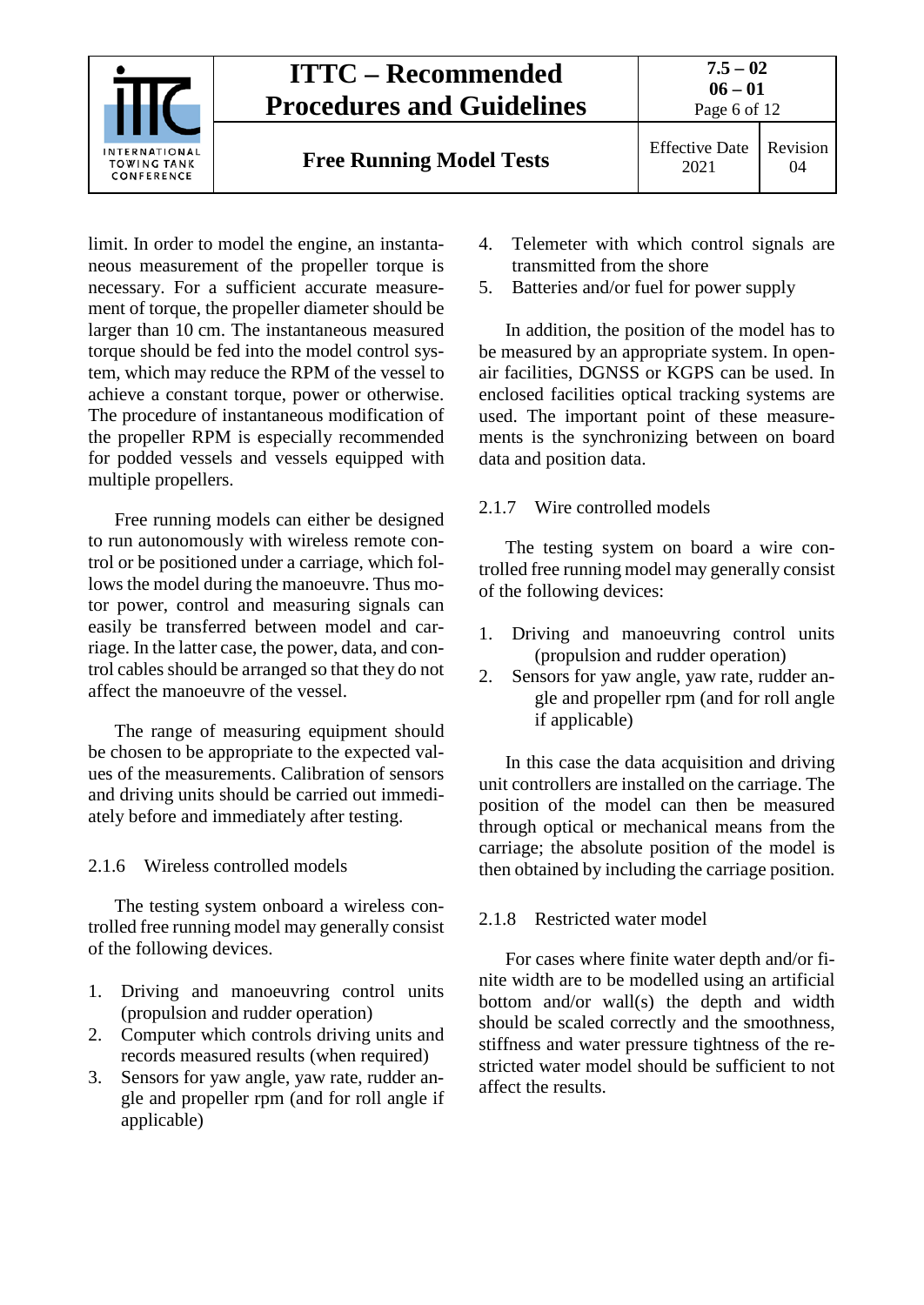

**Free Running Model Tests** Effective Date

2021

# Revision 04

# <span id="page-6-1"></span><span id="page-6-0"></span>**2.2 Execution of Procedure**

2.2.1 General considerations

Distinction can be made between three phases of a free running manoeuvring test. The first is to establish the initial conditions for the actual test, the second is the test itself and the last is the capture of the model when the test is finished.

The waiting time between tests should be sufficient to ensure that the next test is not disturbed by residual waves, current or remaining vortices in the water. It should be noted that the waiting time may be increased for restricted water cases. The wind at outdoor testing facilities should be negligible.

The water temperature should be measured at some selected points at a depth of *T*/2.

# <span id="page-6-2"></span>2.2.2 Initial test condition

The initial test condition is important. The limits of allowable deviation from the target initial test condition can be assessed following ITTC procedure 7.5-02-06-05 (Uncertainty analysis on free running model test).

Most manoeuvring tests start from a straight course condition with as steady as possible values of heading, speed, rpm and rudder angle or corresponding (pod angle, water-jet steering nozzle angle, etc.). Straight-line speed runs should be carried out in order to find the propeller rpm corresponding to the desired test speed.

Different methods are used to accelerate the model to the test speed:

by model's own propulsion system, maybe most common but requires relatively long distance,

by catapult system,

by a carriage which follows the model after release.

The initial value of the rudder angle may not be zero, but may be the value needed to sail straight ahead (neutral angle). During the straight-line speed runs, the initial neutral rudder angle is determined. This rudder angle is never exactly zero. For single screw vessels, this can be explained by the asymmetry of the propeller force. For a twin screw ship, this may be a consequence of the asymmetry in model build, fitting of appendages or a slight asymmetry in propeller forces.

The desired rudder angle for manoeuvres should be taken relative to amidships and not taken relative to the neutral angle.

# <span id="page-6-3"></span>2.2.3 Execution of tests

The test is initiated by the order to the steering system to execute the actual test. The most common tests are those referred to in IMO Resolution MSC.137(76):

- The turning (circle) test, generally started with a hard over rudder angle (generally 35° starboard and port) and finished by a pull-out by putting the rudder back to neutral angle after completing the turning test i.e. after reaching a steady yaw rate.
- The zig-zag test (10°/10°, 20°/20°, or modified), ideally the first two overshoots should be accomplished when possible. These tests are conducted to port and starboard.
- The full astern stopping test is seldom carried out due to the scale effect (viscous resistance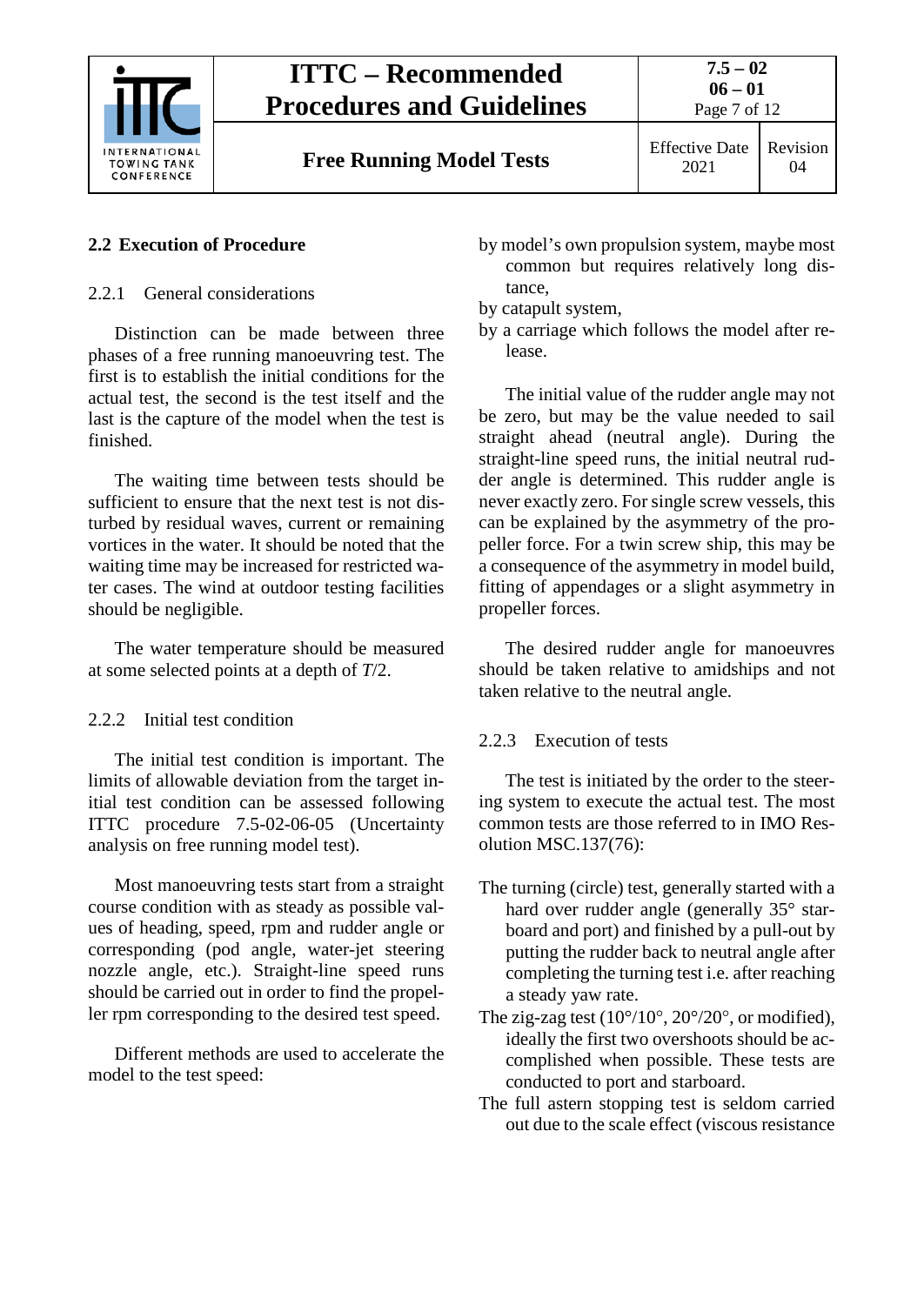

part) having a significant impact on the result. The inertia stop is an option if no information on the engine behaviour is available.

- The spiral test, recommended by IMO in case of suspected course instability (could be determined from the residuary yaw rate at a pullout test). The direct spiral test should be carried out as turning tests at a number of rudder angles and the steady rate of turn measured. The tested rudder angles are usually 25°, 20°, 15°, 10° and 5° to starboard and port side. Smaller rudder angles may be required for less stable and unstable ships.
- The reverse spiral test is performed to acquire the complete hysteresis loop when the ship is found unstable. It can also replace the direct spiral test particularly if the test area does not allow a steady rate of turn to be established. For the reverse spiral test autopilot is used to steer at a constant yaw rate stepwise similar to the above direct spiral test. In order to assure that the complete spiral curve is obtained, the rudder should be steered in order to get sufficiently small constant yaw rate.

Other common tests are:

The pull-out test by going back to the steady course rudder angle after a short execute of the rudder (some 10°) to port and starboard. The accelerating turning test starting from zero or a low speed and using full propulsive power. Maximum rudder angle to port and starboard should be applied.

For appropriate purposes free model tests can be performed to assess the performance of the ship in different conditions:

bow thruster tests, crabbing tests, manoeuvring in restricted waters, manoeuvring in wind and/or waves.

#### <span id="page-7-0"></span>2.2.4 Test types in shallow and restricted water

Types of tests typically carried out in shallow water are for the most part the same tests as in deep water: turning circle and zig-zag tests are being carried out regularly. Additionally, in shallow water the "avoidance test" or "evasive test" for inland ships is being used. These specific manoeuvres for inland ships are valid for ships sailing on the River Rhine in shallow water (ITTC 2014).

The evasive manoeuvre is to be carried out as follows: At a constant speed of 13 km/hr and the ship well on its straight course, the steering angle is laid to the desired angle of 20 or 45 degrees. That is at time *t0*. As soon as the rate of turn has achieved a limiting value in degrees per minute, the rudder is laid to the opposite side. This is time *t1*. When the rate of turn has become 0 degrees per minute, the time  $t_2$  is clocked. When the rate of turn has achieved the target value again, the time *t3* is noted, and the rudder is again reversed to the other side. When the rate of turn has become 0 again, the time *t4* is noted, and the manoeuvre can end by steering back to the original heading. A criterion is used for the value of *t4* depending on type of convoy and water depth.

The specific manoeuvres for restricted water are usually so that the ships are sailing either in the neighbourhood of a bank or in the neighbourhood of other ships. In that case, the model(s) are steered by an autopilot (which is programmed in the ship control parameters) to keep a heading and/or a track.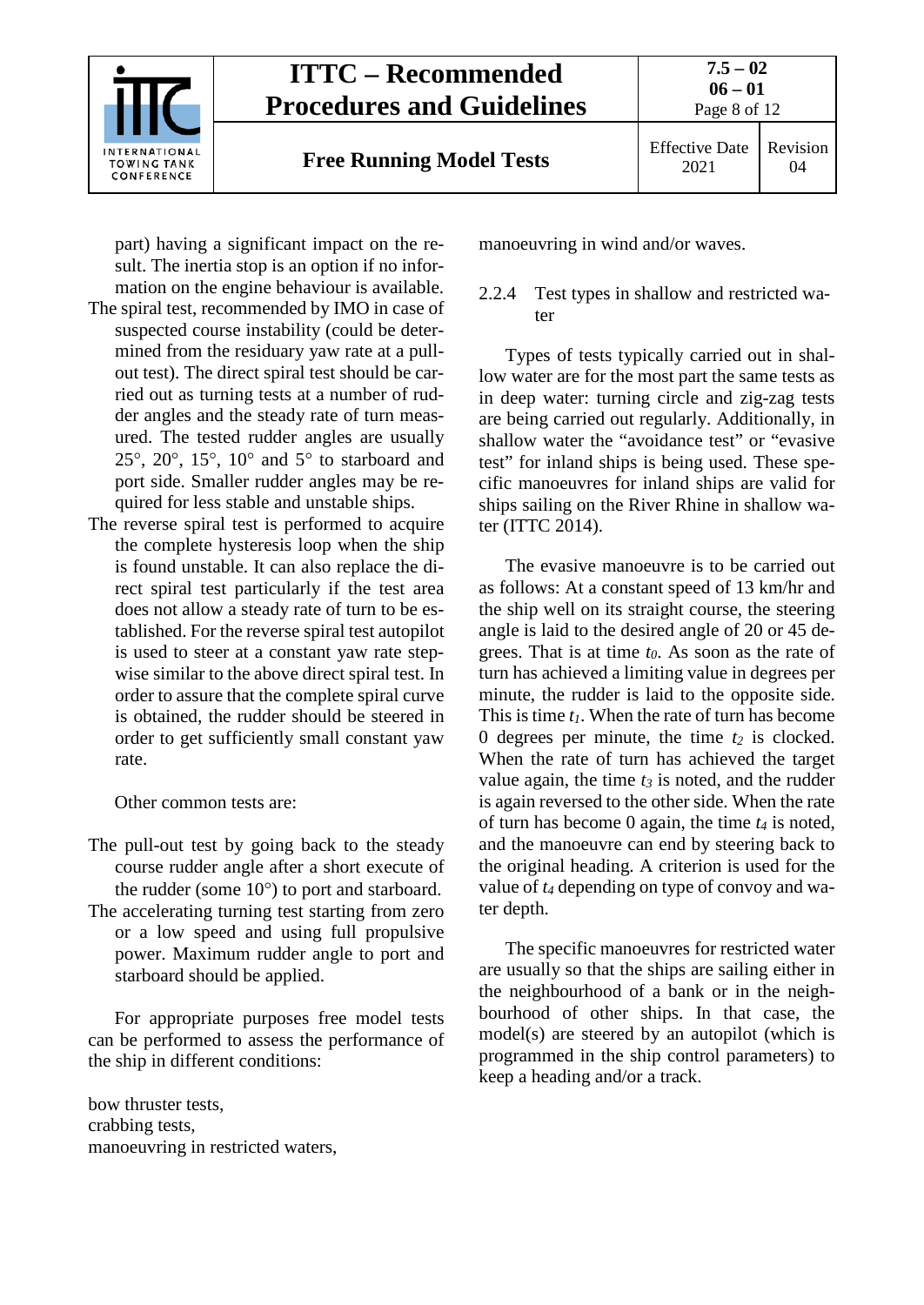

Page 9 of 12

**Free Running Model Tests** Effective Date

2021 Revision 04

<span id="page-8-0"></span>2.2.5 Capture of model

After the test run is finished the model should be captured before preparing for the next test run. This is a more practical problem and can be solved in different ways and will not be treated here.

# <span id="page-8-2"></span><span id="page-8-1"></span>**2.3 Data Acquisition and Analysis**

2.3.1 Measured data

Performing free running manoeuvring tests requires direct or indirect measurement of the following data:

time, model position, heading, model speed, (axial and lateral or along track), yaw rate, roll angle, sinkage and trim.

The measurement of parameters characterising the control of ship model steering and propulsion equipment should be recorded:

rudder angle, rpm of propulsor(s), action of other steering/manoeuvring devices.

The following data may also be important:

thrust/torque on propulsor(s),

forces and moments on steering devices (rud $der(s), \text{pods}...$ .

# <span id="page-8-3"></span>2.3.2 Data acquisition

Data sampling rate and filtering details should be determined on the basis of the response of the model, together with considerations of the primary noise frequencies. Sampling rates may vary between 10 and 250 Hz, 50 Hz being a mean value. Sampling rate should be at least twice the filter frequency according to the sampling theory.

# <span id="page-8-4"></span>2.3.3 Visual inspection

The measured real time data should be recorded. After each run the data should be inspected in the time domain to check for obvious errors such as transients caused by recording too soon after starting, additional unknown sources of noise, overloading or failure of one or more sensors. The records of the driving units should be checked to verify that the correct orders were applied.

# <span id="page-8-5"></span>2.3.4 Analysis methods

Detailed analysis is to be carried out with the use of stored data after the tests have been finished, noting that data in transient regions of starting and stopping should not be used in the analysis. For the following standard manoeuvres the analysis is as follows:

# 1) Turning test

Indices such as the advance, transfer, tactical diameter, which represent turning characteristics of a ship, should be analysed on the basis of the turning trajectory measured. Change in advance speed and drift angle may also be analysed on the basis of the turning trajectory.

# 2) Zig-zag test

Overshoot angles (usually for the  $1<sup>st</sup>$  and  $2<sup>nd</sup>$ oscillations), which represent course keeping ability and yaw checking ability of a ship,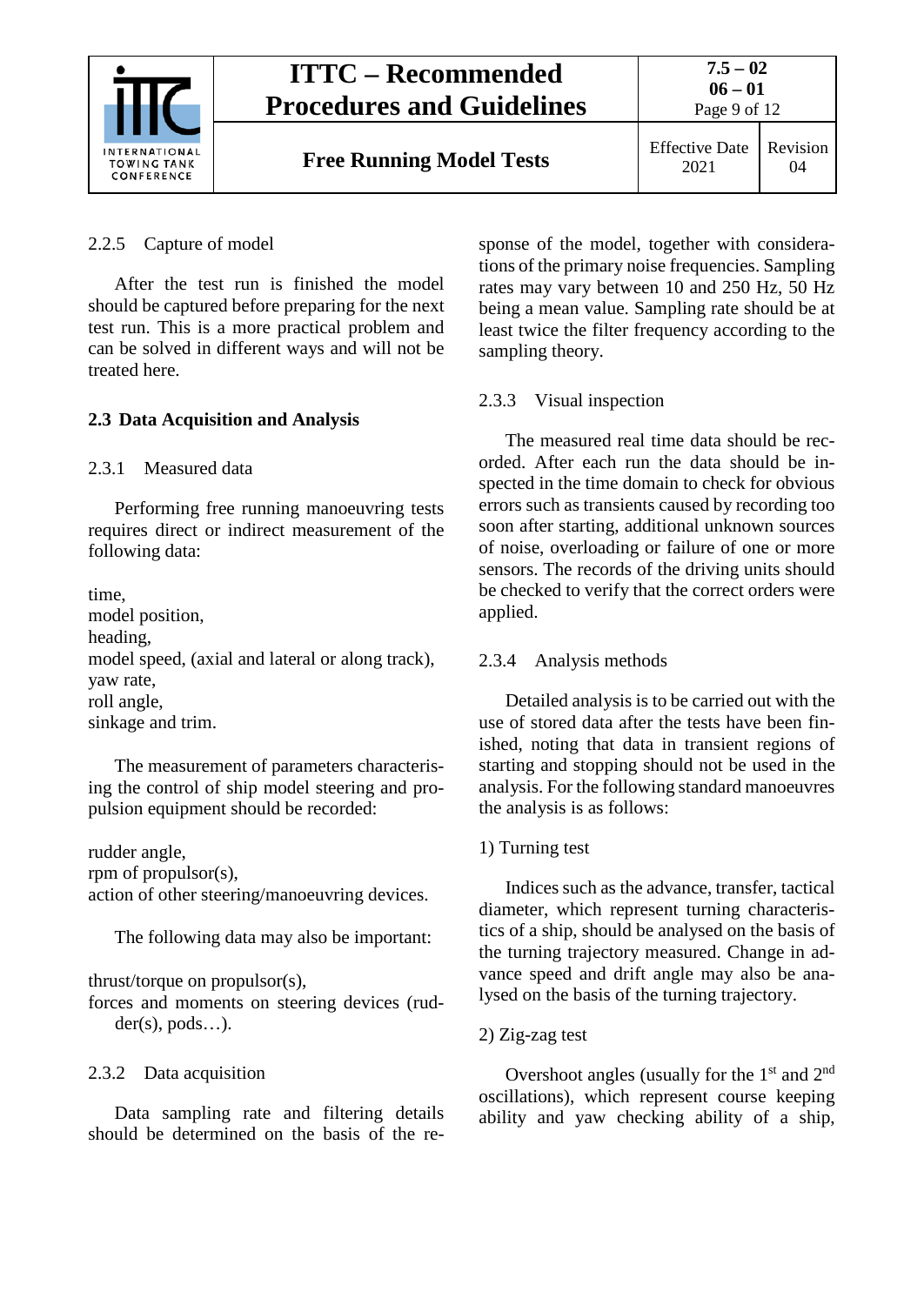

# **Free Running Model Tests** Effective Date

should be analysed with the use of the time series of yaw angle change in the zig-zag test.

3) Spiral and reverse spiral test

Measurements of yaw rate, rudder angle and ship speed in steady conditions are necessary. These tests are mostly carried out for course unstable ships to check their degree of course instability (size of the hysteresis loop).

## 4) Stopping test

The stopping distance can be obtained from the trajectory of the test.

## <span id="page-9-0"></span>**2.4 Documentation**

At least the following information should be documented. The most relevant data should be included in the test report.

## <span id="page-9-1"></span>2.4.1 Ship model

dimensions of hull, rudder, propeller, etc, mass of model, position of centre of gravity, achieved  $\overline{GM}$  value, achieved roll period value, moments of inertia, turbulence stimulation method, details of appendages, body plan and contours, engine/rpm control.

## <span id="page-9-2"></span>2.4.2 Basin

dimensions,

water depth,

smoothness and stiffness of the bottom (for shallow water tests),

average water temperature.

<span id="page-9-3"></span>2.4.3 Restricted water model

configuration,

dimensions,

smoothness and stiffness of the restricted water model (walls and/or bottom).

<span id="page-9-4"></span>2.4.4 Ship model set-up

powering,

transfer of control signals, transfer of measuring signals.

<span id="page-9-5"></span>2.4.5 Measurement

measuring equipment, capacity of load cells, filter characteristics.

<span id="page-9-6"></span>2.4.6 Test parameters

test type,

complete time functions of:

- o positions and heading in horizontal plane
- o model speed u, v, r
- o rudder angles or equivalent,

rudder turning rate or equivalent,

propeller rpm,

propeller law (how the rate is achieved: constant power, torque or rpm),

water depth to draft ratio,

location of ship in relation to restricted water setup.

<span id="page-9-7"></span>2.4.7 Autopilot characteristics

general description of control law (e.g. PID) control gains (e.g. P, I and D)

<span id="page-9-8"></span>2.4.8 Recording

equipment,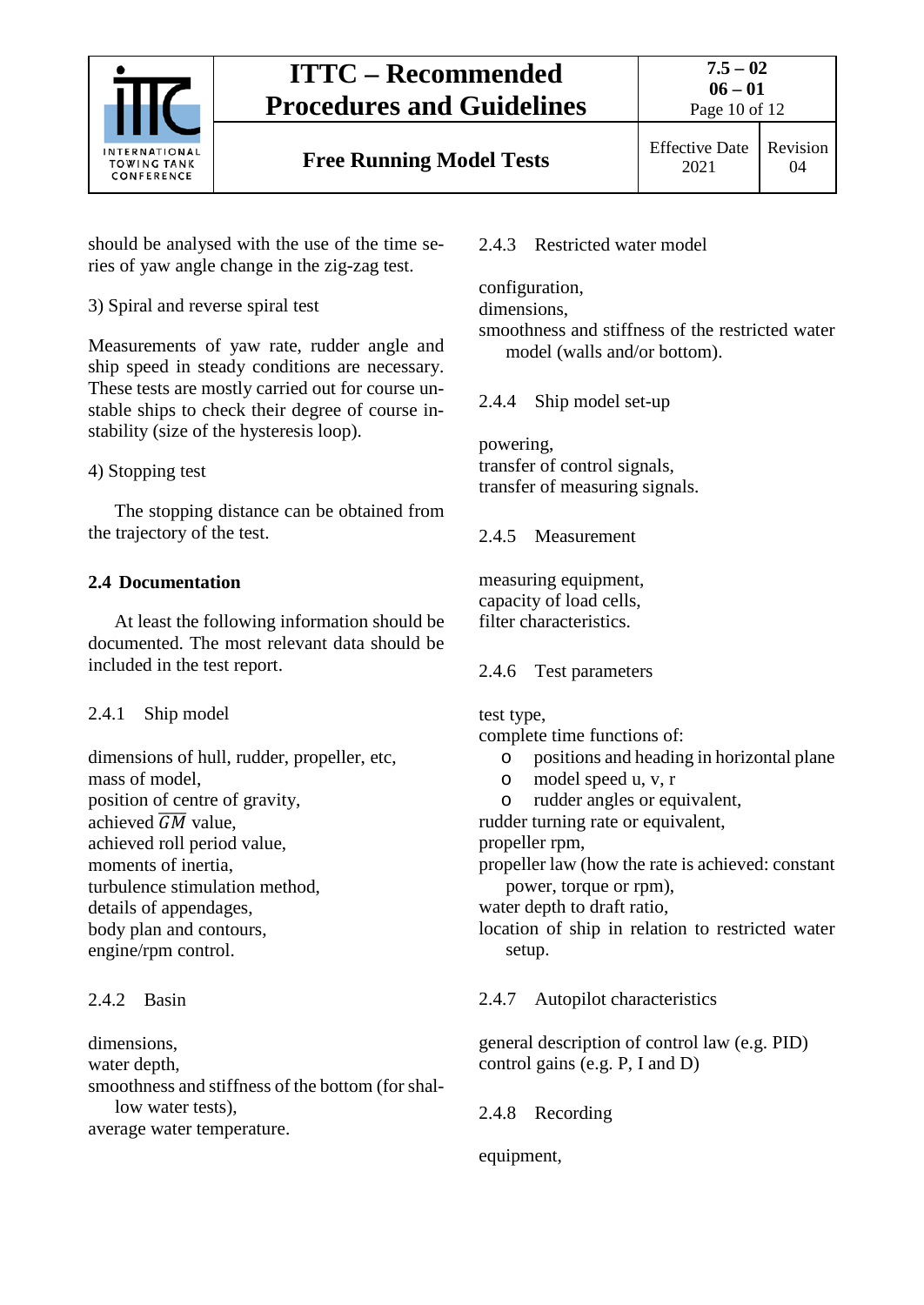

Page 11 of 12

**Free Running Model Tests** Effective Date

2021 Revision 04

sample time, digitising rate.

## <span id="page-10-0"></span>2.4.9 Calibration

details of all calibrations conducted, information on linearity and repeatability of all

sensors.

<span id="page-10-1"></span>2.4.10 Analysis procedure.

method of analysis, filtering technique.

## <span id="page-10-3"></span><span id="page-10-2"></span>**3. PARAMETERS**

### **3.1 General**

The following parameters should be taken into account for all free running manoeuvring model tests:

scale,

model dimensions, ratios of model to basin dimensions,

water depth,

hull configuration,

propulsion and steering arrangements,

loading condition of ship model,

model mass,

position of centre of gravity of ship model, moments of inertia of ship model.

## <span id="page-10-5"></span><span id="page-10-4"></span>**3.2 Ship Control Parameters**

## 3.2.1 Propeller rates of revolutions

Most tests should be carried out either at the model self-propulsion point or at the full scale self-propulsion point. The latter method requires a towing force to be applied, which corresponds

to the difference in viscous drag (friction deduction). However, this correction will depend on the model scale and the ship type and it is not generally done (See Section 2.1.1).

## <span id="page-10-6"></span>3.2.2 Steering devices

The rudder turning rate should be scaled according to Froude's model law. The maximum angle should be determined according to the purpose of the tests, and in most cases coincides with 'hard over', although a lower deflection could be sufficient for some purposes.

#### <span id="page-10-7"></span>3.2.3 Thrusters (lateral and azimuthing thrusters)

The thrust or power developed by the installed thruster unit at zero speed is regulated to match the design ship value. If the thrust is not measured, it is important that power and diameter are correct.

## <span id="page-10-8"></span>**4. UNCERTAINTY**

During free manoeuvring tests, a ship model is free to move in all 6 degrees of freedom. The manoeuvre is actuated by one or more steering devices, propulsors and thrusters.

The accuracy of test results is influenced by imperfections of the experimental technique. This is addressed in a separate ITTC procedure 7.5-02-06-05 (Uncertainty analysis on free running model tests).

## <span id="page-10-9"></span>**5. BENCHMARK TESTS**

1. Preliminary Analysis of ITTC Co-operative Tests Programme  $(11<sup>th</sup> 1966$  pp.486-508) A Mariner Class Vessel